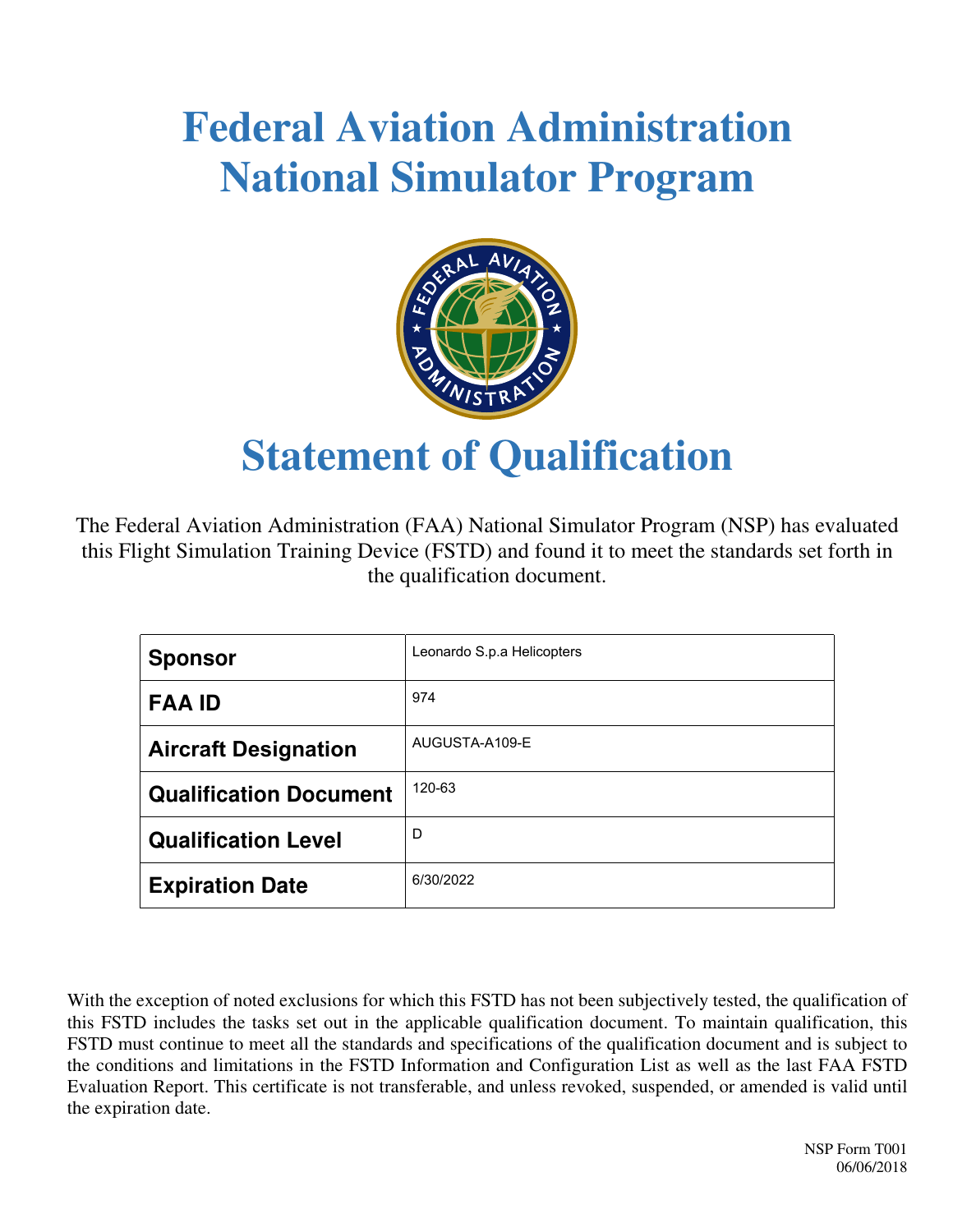| <b>Federal Aviation Administration</b>                              |                     | Leonardo S.p.a Helicopters<br>Sponsor Name: |                                                          |    |                                      |
|---------------------------------------------------------------------|---------------------|---------------------------------------------|----------------------------------------------------------|----|--------------------------------------|
| National Simulator Program                                          |                     | Designator:                                 | <b>UGAW</b>                                              |    |                                      |
| FSTD INFORMATION & CONFIGURATION                                    |                     | FAAID:<br>Make/Model/Series:                | 974<br>AGUSTA-A109-E                                     |    |                                      |
|                                                                     |                     |                                             |                                                          | 12 |                                      |
|                                                                     |                     |                                             | Section 1. Sponsor   FSTD Location   Contact Information |    |                                      |
| <b>FSTD Location</b>                                                |                     |                                             |                                                          |    |                                      |
| <b>Training Facility Name:</b>                                      |                     |                                             | Leonarda Helicopters Training Academy                    |    |                                      |
| <b>Address:</b>                                                     |                     | Via Indipendenza, 2 Varese                  |                                                          |    |                                      |
| <b>City.</b>                                                        | SESTO CALENDE       |                                             |                                                          |    |                                      |
| State/Prov/Terr:                                                    | IT                  |                                             |                                                          |    |                                      |
| Country.                                                            | <b>ITA</b>          |                                             |                                                          |    |                                      |
| ZIP:                                                                | 21018               |                                             |                                                          |    |                                      |
| Local FAA Authority/ FAA Training Program Approval Authority (TPAA) |                     |                                             |                                                          |    |                                      |
| Name:                                                               | Hollis, Wynne       |                                             |                                                          |    |                                      |
| <b>Address:</b>                                                     |                     | 8700 Freeport Parkway, Suite 200B           |                                                          |    |                                      |
| <b>City.</b>                                                        | <b>IRVING</b>       |                                             |                                                          |    |                                      |
| State/Prov/Terr:                                                    | TX                  | Office:                                     |                                                          |    | 225-932-5903                         |
| Country.                                                            | <b>USA</b>          | Cell:                                       |                                                          |    | 337-424-3467                         |
| ZIP:                                                                | 75039               | Email:                                      |                                                          |    | hollis.wynne@faa.gov                 |
| FAA Alternate POC (APM, FTPM, if applicable)                        |                     |                                             |                                                          |    |                                      |
| Name:                                                               |                     |                                             |                                                          |    |                                      |
| <b>Address:</b>                                                     |                     |                                             |                                                          |    |                                      |
| City                                                                |                     |                                             |                                                          |    |                                      |
| State/Prov/Terr:                                                    | Office:             |                                             |                                                          |    |                                      |
| Country.                                                            | Cell:               |                                             |                                                          |    |                                      |
| ZIP:                                                                | Email:              |                                             |                                                          |    |                                      |
| Sponsor FSTD Management Representative                              |                     |                                             |                                                          |    |                                      |
| Name:                                                               | Cella, Alessandro   |                                             |                                                          |    |                                      |
| <b>Address:</b>                                                     | Via Indipendenza, 2 |                                             |                                                          |    |                                      |
| <b>City</b>                                                         | SESTO CALENDE       |                                             |                                                          |    |                                      |
| State/Prov/Terr:                                                    | IT.                 | Office:                                     |                                                          |    | +39 0331915082                       |
| Country.                                                            | <b>ITA</b>          | Cell:                                       |                                                          |    | +39 3455 775607                      |
| ZIP:                                                                | 21018               | Email:                                      |                                                          |    | alessandro.cella@leonardocompany.com |
| <b>Sponsor FSTD Local Contact</b>                                   |                     |                                             |                                                          |    |                                      |
| Orsini, Daniele<br>Name:                                            |                     |                                             |                                                          |    |                                      |
| <b>Address:</b>                                                     | Via Indipendenza, 2 |                                             |                                                          |    |                                      |
| <b>City</b>                                                         | SESTO CALENDE       |                                             |                                                          |    |                                      |
| State/Prov/Terr:                                                    | $\sf IT$            | Office:                                     |                                                          |    | +39 0331 915082                      |
| Country.                                                            | <b>ITA</b>          | Cell:                                       |                                                          |    | +39 340 601 7320                     |
| ZIP:                                                                | 21018               | Email:                                      |                                                          |    | daniele.orsini@leonardocompany.com   |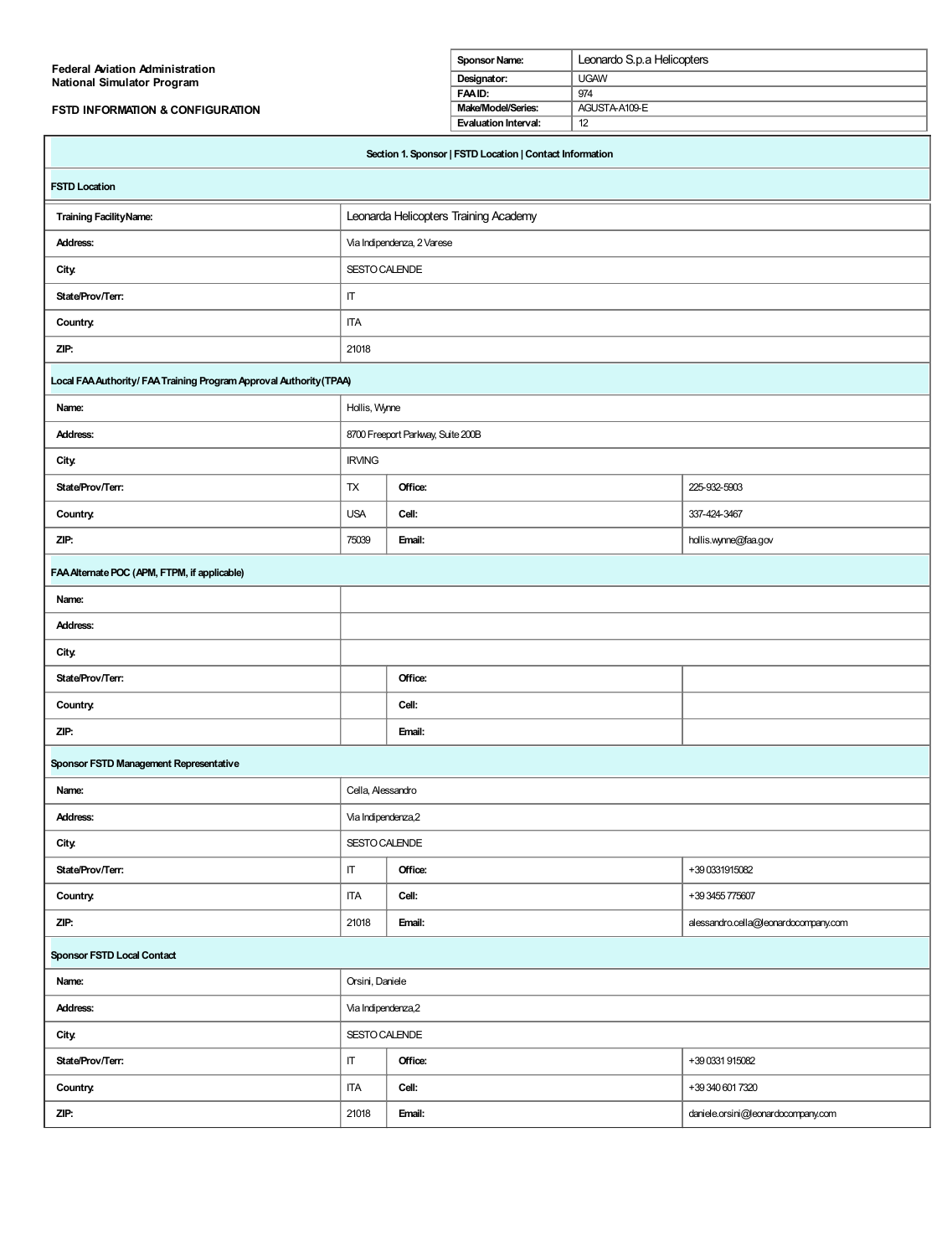| <b>Federal Aviation Administration</b><br>National Simulator Program<br>FSTD INFORMATION & CONFIGURATION |                                                      |                              | Sponsor Name:<br>Designator:<br>FAAID:<br>Make/Model/Series: |                             | Leonardo S.p.a Helicopters          |  |  |                       |
|----------------------------------------------------------------------------------------------------------|------------------------------------------------------|------------------------------|--------------------------------------------------------------|-----------------------------|-------------------------------------|--|--|-----------------------|
|                                                                                                          |                                                      |                              |                                                              |                             | <b>UGAW</b><br>974                  |  |  |                       |
|                                                                                                          |                                                      |                              |                                                              |                             | AGUSTA-A109-E                       |  |  |                       |
|                                                                                                          |                                                      |                              |                                                              | <b>Evaluation Interval:</b> | 12                                  |  |  |                       |
|                                                                                                          |                                                      |                              |                                                              |                             | Section 2. FSTD Information         |  |  |                       |
| A/C Common Name:                                                                                         |                                                      | AGUSTA AGUSTA-A109           |                                                              |                             | <b>Manufacturer Name:</b>           |  |  | CAE                   |
| A/C Alternative Name:                                                                                    |                                                      | AUGUSTA-A109-E               |                                                              |                             | <b>Manufactured Year:</b>           |  |  | 2006                  |
| <b>Qualification Basis:</b>                                                                              |                                                      | 120-63                       |                                                              |                             | <b>Manufacture Serial No:</b>       |  |  | 2EAH-549              |
| <b>Qualification Level:</b>                                                                              |                                                      | D                            |                                                              |                             | Sponsor's FSTD ID:                  |  |  | A109E FFS             |
| <b>FSTD Class:</b>                                                                                       |                                                      | Helo FFS                     |                                                              |                             | <b>Evaluation Base Month:</b>       |  |  | Mar                   |
| FSTD Seats Available:                                                                                    |                                                      | 5                            |                                                              |                             | FSTD Convertible to:                |  |  | $\vert\,\vert\,\vert$ |
| <b>FSTD Configuration Information</b>                                                                    |                                                      |                              |                                                              |                             |                                     |  |  |                       |
| FSTD Configuration (1):                                                                                  |                                                      | AGUSTA-A109-E                |                                                              |                             |                                     |  |  |                       |
| FSTD Configuration (2):                                                                                  |                                                      |                              |                                                              |                             |                                     |  |  |                       |
| FSTD Configuration (3):                                                                                  |                                                      |                              |                                                              |                             |                                     |  |  |                       |
| FSTD Configuration (4):                                                                                  |                                                      |                              |                                                              |                             |                                     |  |  |                       |
| FSTD Configuration (5):                                                                                  |                                                      |                              |                                                              |                             |                                     |  |  |                       |
| <b>FSTD Engine Information</b>                                                                           |                                                      |                              |                                                              |                             |                                     |  |  |                       |
| Pri. Engine Type / Thrust:                                                                               |                                                      | PW206C/622 HP                |                                                              |                             | <b>FADEC Version:</b>               |  |  |                       |
| Alt. Engine Type / Thrust:                                                                               |                                                      |                              |                                                              |                             | <b>FADEC Version:</b>               |  |  |                       |
| Alt. Engine Type / Thrust:                                                                               |                                                      |                              |                                                              |                             | <b>FADEC Version:</b>               |  |  |                       |
| Alt. Engine Type / Thrust:                                                                               |                                                      |                              |                                                              |                             | <b>FADEC Version:</b>               |  |  |                       |
| <b>Flight Instrumentation &amp; Systems</b>                                                              |                                                      |                              |                                                              |                             |                                     |  |  |                       |
| <b>NVG</b>                                                                                               |                                                      |                              | $\Box$ Other:                                                |                             |                                     |  |  |                       |
| CPDLC                                                                                                    |                                                      |                              | $\Box$ Other:                                                |                             |                                     |  |  |                       |
| EFB Class:                                                                                               |                                                      |                              |                                                              | $\Box$ Other:               |                                     |  |  |                       |
|                                                                                                          |                                                      |                              |                                                              |                             |                                     |  |  |                       |
| Data Sources & Models                                                                                    |                                                      |                              |                                                              |                             |                                     |  |  |                       |
| Flight Control Data: Model/Revision:                                                                     |                                                      | Technical Report 03-04 Rev.1 |                                                              |                             |                                     |  |  |                       |
|                                                                                                          | Aero Model: Source/Model/Revision:<br>109G0290T074/2 |                              |                                                              |                             |                                     |  |  |                       |
| <b>Visual System</b>                                                                                     |                                                      |                              |                                                              |                             |                                     |  |  |                       |
| Image Generator Make/Model:                                                                              |                                                      | CAE Medallion 6220           |                                                              |                             |                                     |  |  |                       |
| DisplayType:                                                                                             |                                                      | Cross Ckpt, Collimated       |                                                              |                             | Visual Projector Type:              |  |  | LCoS/LED/DLP          |
| Horizontal Field of View(degs):                                                                          |                                                      | 220                          |                                                              |                             | Vertical Field of View(degs):<br>60 |  |  |                       |
| Avionics                                                                                                 |                                                      |                              |                                                              |                             |                                     |  |  |                       |
| Manufacturer                                                                                             | <b>AMETEK</b>                                        |                              | Rogerson-Kratos                                              |                             |                                     |  |  |                       |
| <b>Model</b>                                                                                             |                                                      |                              |                                                              |                             |                                     |  |  |                       |
| Standard/Revision                                                                                        |                                                      |                              |                                                              |                             |                                     |  |  |                       |
|                                                                                                          |                                                      |                              |                                                              |                             |                                     |  |  |                       |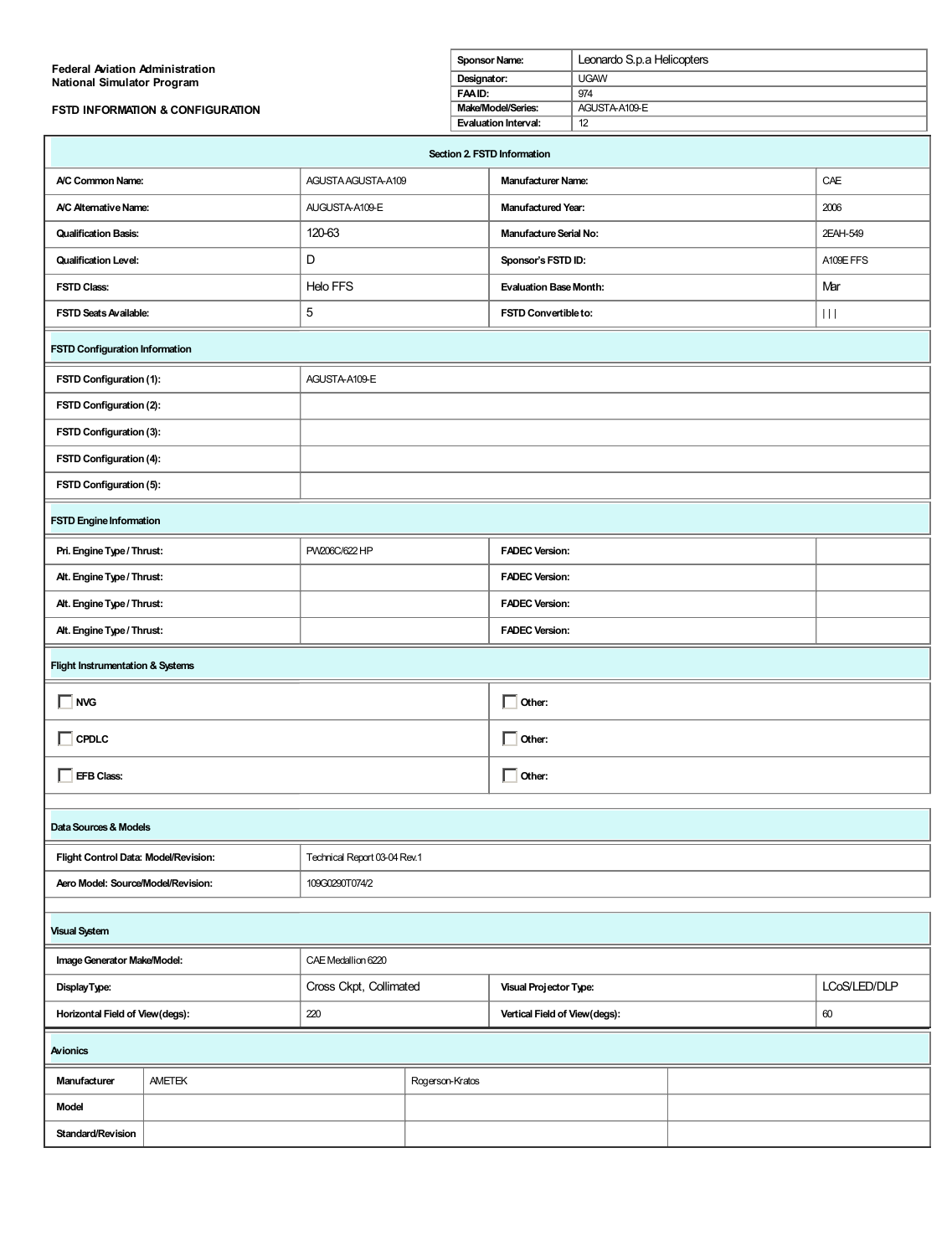| <b>Federal Aviation Administration</b>      | Sponsor Name:        | Leonardo S.p.a Helicopters |
|---------------------------------------------|----------------------|----------------------------|
| National Simulator Program                  | Designator:          | <b>UGAW</b>                |
|                                             | FAAID:               | 974                        |
| <b>FSTD INFORMATION &amp; CONFIGURATION</b> | Make/Model/Series:   | AGUSTA-A109-E              |
|                                             | Evaluation Interval: | 12                         |

| Flight Management System |  |  |  |  |
|--------------------------|--|--|--|--|
| Manufacturer:            |  |  |  |  |
| Model:                   |  |  |  |  |
| Type/Revision:           |  |  |  |  |

| <b>Motion System</b>                                                |           |  |  |  |
|---------------------------------------------------------------------|-----------|--|--|--|
| CAE Series 660 6 DOF with 3 DOF Vibration Platform<br>Manufacturer: |           |  |  |  |
| Type:                                                               | Hydraulic |  |  |  |
| Axis:                                                               | 6         |  |  |  |

| <b>Airport Qualification Models</b> |                  |  |  |
|-------------------------------------|------------------|--|--|
| 1: Airport / Runways / Taxiway.     | KTEB AII/AII     |  |  |
| 2: Airport / Runways / Taxiway      | KHOU / AII / AII |  |  |
| 3: Airport / Runways / Taxiway      | LIRF/Al/Al       |  |  |
|                                     |                  |  |  |
|                                     |                  |  |  |

| <b>Visual Ground Segment</b> |          |
|------------------------------|----------|
| Airport / Landing RW         | LIRF 16L |

 $\Box$ 

| Helicopter Non-Airport Landing Areas                               |                                                                              |  |  |  |
|--------------------------------------------------------------------|------------------------------------------------------------------------------|--|--|--|
| Elevated Surface:                                                  | "Pietralata" and "Ministero Difesa Aeronautica" - elevated heliports - Italy |  |  |  |
| <b>Confined Landing Area:</b>                                      | "P. Repubblica" and "S Pertini" Hospital-Confined area-Italy                 |  |  |  |
| <b>Sloped Surface</b><br>KTEB-slope area-N40:45:35.70/W74:05:19.70 |                                                                              |  |  |  |
|                                                                    |                                                                              |  |  |  |
|                                                                    |                                                                              |  |  |  |

| Other National Aviation Authority Qualifications (US-NAA BASA-SIPs Agreements Only) |  |  |  |
|-------------------------------------------------------------------------------------|--|--|--|
| NAA Name:                                                                           |  |  |  |
| <b>NAA FSTD ID No:</b>                                                              |  |  |  |
| <b>NAA Qualification Level:</b>                                                     |  |  |  |
| <b>NAA Qualification Basis:</b>                                                     |  |  |  |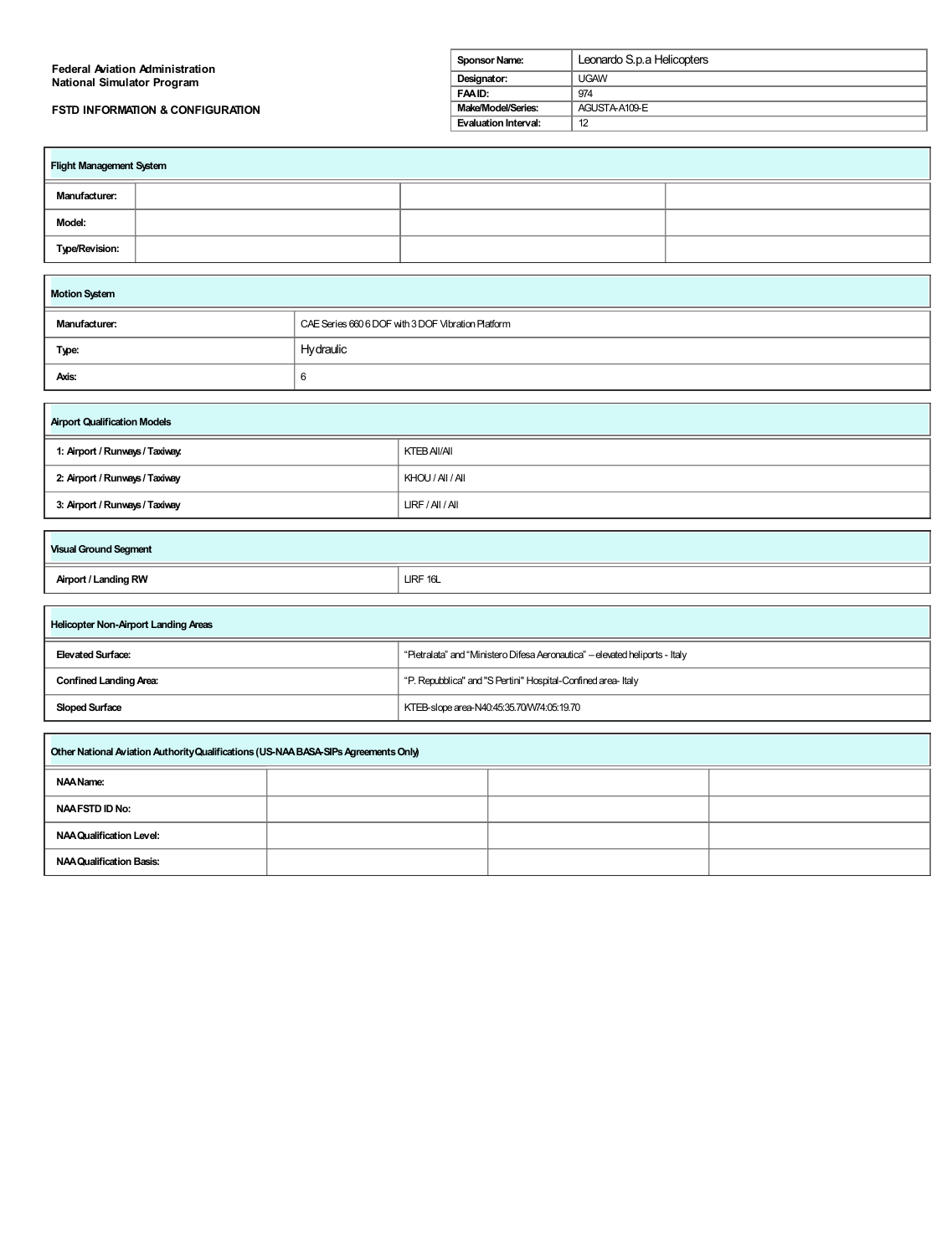| <b>Federal Aviation Administration</b>      | <b>Sponsor Name:</b> | Leonardo S.p.a Helicopters |
|---------------------------------------------|----------------------|----------------------------|
| <b>National Simulator Program</b>           | Designator:          | <b>UGAW</b>                |
|                                             | FAAID:               | 974                        |
| <b>FSTD INFORMATION &amp; CONFIGURATION</b> | Make/Model/Series:   | AGUSTA-A109-E              |
|                                             | Evaluation Interval: | 12                         |

Except for <u>Non-Qualified</u> items, this FSTD is qualified to performall maneuvers, procedures, tasks, and functions listed in the applicable QPS Appendix, Tables 1B and 1C of 14 CFR Part 60 as amended. Additionally, this FS

| Section 3a. Level 6 and Above FSTD Additional FSTD Qualified Maneuvers, Procedures, Tasks, and Functions<br>(not stated in 14CFR Part 60 Appendix (A,B,C, or D) Attachment 1, Table 1B) |                            |                                 |                                                             |  |  |
|-----------------------------------------------------------------------------------------------------------------------------------------------------------------------------------------|----------------------------|---------------------------------|-------------------------------------------------------------|--|--|
| <b>Area/Function/Maneuver</b>                                                                                                                                                           | Requested<br>(Sponsor Use) | Qualified<br>(FAA Use Only)     | Remarks<br>(Include Partial Task Limitations if Applicable) |  |  |
| CAT I (Minimums IAW sponsor/operator authorization)                                                                                                                                     | $\overline{\mathbf{v}}$    | $\overline{\bm{\nabla}}$        |                                                             |  |  |
| CAT II (Minimums IAW sponsor/operator authorization)                                                                                                                                    | г                          |                                 |                                                             |  |  |
| CAT III (Minimums IAW sponsor/operator authorization)                                                                                                                                   | Г                          |                                 |                                                             |  |  |
| Circling Approach                                                                                                                                                                       | $\overline{\mathbf{v}}$    | $\overline{\blacktriangledown}$ |                                                             |  |  |
| <b>Windshear Training</b>                                                                                                                                                               | г                          |                                 |                                                             |  |  |
| Auto-Coupled Approach                                                                                                                                                                   | $\overline{\mathbf{v}}$    | $\overline{\mathbf{v}}$         |                                                             |  |  |
| Auto Go Around                                                                                                                                                                          | г                          |                                 |                                                             |  |  |
| Auto-Land / Roll-Out Guidance                                                                                                                                                           | г                          |                                 |                                                             |  |  |
| TCAS/ACAS I/II                                                                                                                                                                          | г                          |                                 |                                                             |  |  |
| WX-Radar                                                                                                                                                                                | $\overline{\mathbf{V}}$    | $\overline{\bm{\nabla}}$        |                                                             |  |  |
| HUD/HGS                                                                                                                                                                                 | г                          |                                 |                                                             |  |  |
| EFVS/SVS                                                                                                                                                                                | Г                          |                                 |                                                             |  |  |
| TAWS (GPWS / EGPWS)                                                                                                                                                                     | г                          |                                 |                                                             |  |  |
| <b>SMGCS</b>                                                                                                                                                                            | г                          |                                 |                                                             |  |  |
| <b>Enhanced Taxi Markings</b>                                                                                                                                                           | $\overline{\mathbf{v}}$    | V                               | KTEB GA Ramp to Twy L, Rwy 19                               |  |  |
| RWSL/LAHSO                                                                                                                                                                              | Г                          |                                 |                                                             |  |  |
| LPV GPS WAAS $\Box$ LPV $\Box$ GPS $\Box$ WAAS                                                                                                                                          | $\overline{\mathbf{v}}$    | $\overline{\blacktriangledown}$ | Enroute Only                                                |  |  |
| RNP/AR                                                                                                                                                                                  | Г                          |                                 |                                                             |  |  |
| $ADS-B$ In                                                                                                                                                                              | г                          |                                 |                                                             |  |  |
| Full Stall (14CFR Part 60 (2016)/FSTD Directive 2)                                                                                                                                      | г                          |                                 |                                                             |  |  |
| UPRT (14CFR Part 60 (2016)/FSTD Directive 2)                                                                                                                                            | Г                          |                                 |                                                             |  |  |
| Icing (14CFR Part 60 (2016)/FSTD Directive 2)                                                                                                                                           | Г                          |                                 |                                                             |  |  |
| Realistic Gusting Crosswind (14CFR Part 60 (2016)/FSTD<br>Directive 2)                                                                                                                  |                            |                                 |                                                             |  |  |
| Bounced Landing (14CFR Part 60 (2016)/FSTD Directive 2)                                                                                                                                 | г                          |                                 |                                                             |  |  |
| Other                                                                                                                                                                                   | Г                          |                                 |                                                             |  |  |
| Other                                                                                                                                                                                   | Г                          |                                 |                                                             |  |  |
| Other                                                                                                                                                                                   | L.                         |                                 |                                                             |  |  |
| Other                                                                                                                                                                                   | Г                          |                                 |                                                             |  |  |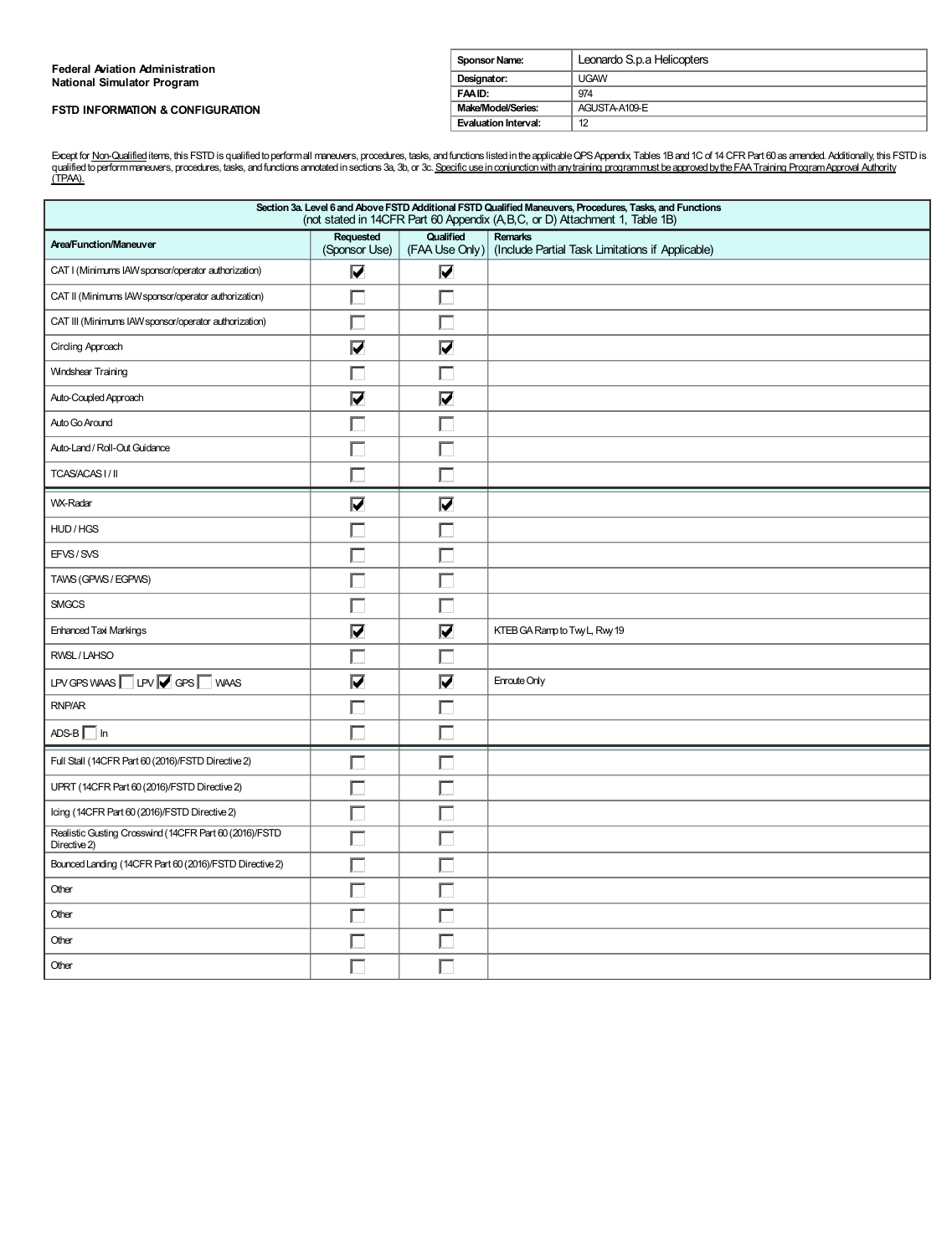#### **Federal Aviation Administration National Simulator Program**

### **FSTD INFORMATION & CONFIGURATION**

| <b>Sponsor Name:</b> | Leonardo S.p.a Helicopters |
|----------------------|----------------------------|
| Designator:          | UGAW                       |
| FAAID:               | 974                        |
| Make/Model/Series:   | AGUSTA-A109-E              |
| Evaluation Interval: | 12                         |

| Section 3b. Level 6 and Above FSTD Additional Helicopter FSTD Qualified Maneuvers, Procedures, Tasks, and Functions<br>(not stated in 14CFR Part 60 Appendix (C or D) Attachment 1, Table 1B) |                                 |                          |                                                                                   |  |  |  |
|-----------------------------------------------------------------------------------------------------------------------------------------------------------------------------------------------|---------------------------------|--------------------------|-----------------------------------------------------------------------------------|--|--|--|
| <b>Area/Function/Maneuver</b>                                                                                                                                                                 | Requested<br>(Sponsor Use)      | Qualified                | <b>Remarks</b><br>(FAA Use Only) (Include Partial Task Limitations if Applicable) |  |  |  |
| <b>Helicopter Slope Landings</b>                                                                                                                                                              | Ⅳ                               | ☑                        | N41:57:56.19 / E12:29:04.72                                                       |  |  |  |
| Helicopter External Load Operations                                                                                                                                                           | $\overline{\bm{\triangledown}}$ | $\overline{\bm{\nabla}}$ |                                                                                   |  |  |  |
| Helicopter Pinnacle Approach to Landings                                                                                                                                                      | $\overline{\mathbf{v}}$         | $\overline{\mathbf{v}}$  | N40:45:28.85 / W74:05:21.73, Oil Rig (N41:45:36.03 / E11:39:43.02)                |  |  |  |
| Helicopter Night Vision Maneuvers Class A   , Class B Lens                                                                                                                                    | г                               |                          |                                                                                   |  |  |  |
| Helicopter Category A Takeoffs                                                                                                                                                                | $\overline{\mathbf{v}}$         | $\overline{\mathbf{v}}$  |                                                                                   |  |  |  |
| Other Off Site:                                                                                                                                                                               | $\overline{\mathbf{v}}$         | $\overline{\mathbf{v}}$  | "Pietralata" and "Ministero Difesa Aeronautica" - elevated heliports              |  |  |  |
| Other Off Site                                                                                                                                                                                | $\overline{\mathbf{v}}$         | $\overline{\mathbf{v}}$  | "S. Pertini" and "P. Repubblica" - confined areas                                 |  |  |  |
| Other                                                                                                                                                                                         | $\overline{\bm{\triangledown}}$ | $\overline{\bm{\nabla}}$ | KTEB-slope area-N 40.45.35.70/W74.05:19.70                                        |  |  |  |
| Other                                                                                                                                                                                         | V                               | ∇                        | Oil Rig (LAT N041:45::36.03LONGE011:39.43.02)                                     |  |  |  |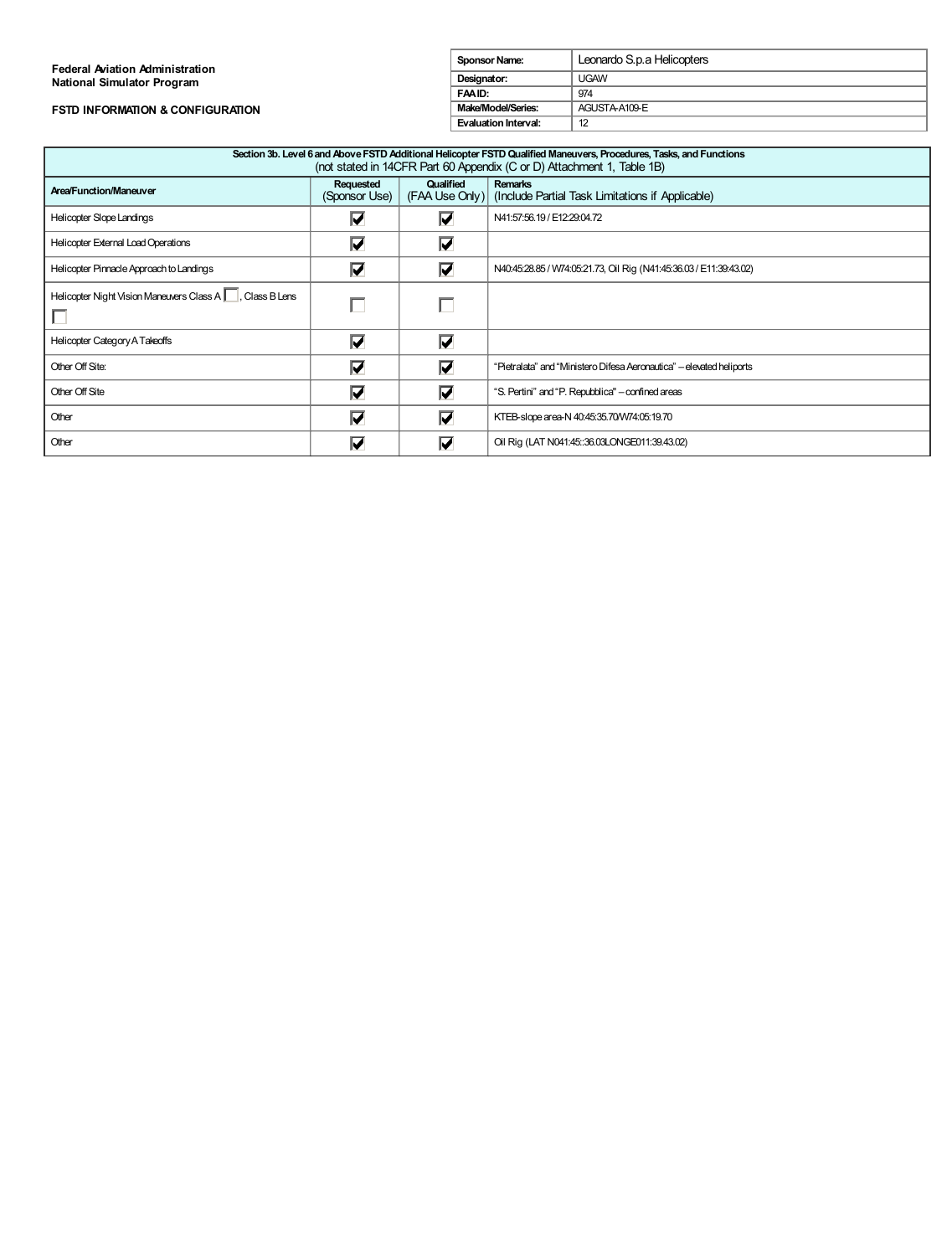#### **Federal Aviation Administration National Simulator Program**

### **FSTD INFORMATION & CONFIGURATION**

| <b>Sponsor Name:</b> | Leonardo S.p.a Helicopters |  |  |
|----------------------|----------------------------|--|--|
| Designator:          | UGAW                       |  |  |
| FAAID:               | 974                        |  |  |
| Make/Model/Series:   | AGUSTA-A109-E              |  |  |
| Evaluation Interval: | 12                         |  |  |

| Section 3c. Level 4 & 5 FSTD Optionally Qualified Maneuvers, Procedures, Tasks, and Functions<br>(as defined in Table B1B and D1B) |                            |           |                                                                                   |  |  |
|------------------------------------------------------------------------------------------------------------------------------------|----------------------------|-----------|-----------------------------------------------------------------------------------|--|--|
| <b>Area/Function/Maneuver</b>                                                                                                      | Requested<br>(Sponsor Use) | Qualified | <b>Remarks</b><br>(FAA Use Only) (Include Partial Task Limitations if Applicable) |  |  |
| <b>Preflight Procedures</b>                                                                                                        |                            |           |                                                                                   |  |  |
| Preflight Inspection (flight deck only).                                                                                           | Г                          |           |                                                                                   |  |  |
| <b>Engine Start</b>                                                                                                                | Г                          |           |                                                                                   |  |  |
| Pre-takeoff Checks.                                                                                                                | Г                          |           |                                                                                   |  |  |
| In-Flight Maneuvers                                                                                                                |                            |           |                                                                                   |  |  |
| Approach to Stalls                                                                                                                 | г                          |           | (Level 5 Only)                                                                    |  |  |
| Engine Failure (procedures only)                                                                                                   | L                          |           | (Level 5 Only)                                                                    |  |  |
| Specific Flight Characteristics incorporated into user's approved<br>flight training program                                       | Г                          | г         |                                                                                   |  |  |
| <b>Instrument Procedures</b>                                                                                                       |                            |           |                                                                                   |  |  |
| Standard Terminal Arrival / Flight Management System Arrival                                                                       | Г                          |           | (Level 5 Only)                                                                    |  |  |
| Holding                                                                                                                            |                            |           | (Level 5 Only)                                                                    |  |  |
| Precision Instrument, all engines operating                                                                                        | Г                          |           | (Level 5 Only)                                                                    |  |  |
| Non-Precision Instrument, all engines operating                                                                                    | г                          |           | (Level 5 Only)                                                                    |  |  |
| Missed Approach                                                                                                                    | г                          | L.        | (Level 5 Only)                                                                    |  |  |
| Landings and Approaches to Landings                                                                                                |                            |           |                                                                                   |  |  |
| Visual Approaches (normal, steep, shallow) with visual system                                                                      | г                          | г         | (Helicopter Only)                                                                 |  |  |
| Normal and Abnormal Procedures                                                                                                     |                            |           |                                                                                   |  |  |
| Powerplant                                                                                                                         | Г                          |           |                                                                                   |  |  |
| Fuel System.                                                                                                                       | L.                         |           |                                                                                   |  |  |
| <b>Electrical System</b>                                                                                                           | г                          |           |                                                                                   |  |  |
| Environmental and Pressurization Systems                                                                                           | Г                          |           |                                                                                   |  |  |
| Fire Detection and Extinguisher Systems                                                                                            | Г                          |           |                                                                                   |  |  |
| Navigation and Avionics Systems                                                                                                    | L.                         |           |                                                                                   |  |  |
| Automatic Flight Control System, Electronic Flight Instrument<br>System, and Related Subsystems.                                   | Г                          |           |                                                                                   |  |  |
| Flight Control Systems                                                                                                             | г                          |           |                                                                                   |  |  |
| Anti-ice and Deice Systems                                                                                                         | E                          | L         |                                                                                   |  |  |
| Aircraft and Personal Emergency Equipment                                                                                          | Г                          | г         |                                                                                   |  |  |
| <b>Emergency Procedures</b>                                                                                                        |                            |           |                                                                                   |  |  |
| Emergency Descent (Max Rate)                                                                                                       | 匚                          | 口         | (Level 5 Only)                                                                    |  |  |
| Inflight fire and smoke removal                                                                                                    | Г                          | $\Box$    | (Level 5 Only)                                                                    |  |  |
| Rapid Decompression                                                                                                                | П                          | $\Box$    | (Level 5 Only)                                                                    |  |  |
| Emergency Evacuation                                                                                                               | Г                          | $\Box$    |                                                                                   |  |  |
| Post flight Procedures                                                                                                             |                            |           |                                                                                   |  |  |
| After-Landing Procedures                                                                                                           | Γ                          | Г         |                                                                                   |  |  |
| Rotor brake operation.                                                                                                             | П                          | П         | (Helicopter Only)                                                                 |  |  |
| Abnormal/emergency procedures                                                                                                      | Г                          | Г         |                                                                                   |  |  |
| Other                                                                                                                              |                            |           |                                                                                   |  |  |
| Other                                                                                                                              | Е                          | Г         |                                                                                   |  |  |
| Other                                                                                                                              | Г                          |           |                                                                                   |  |  |
| Other                                                                                                                              | Г                          |           |                                                                                   |  |  |
| Other                                                                                                                              | Г                          | $\Box$    |                                                                                   |  |  |